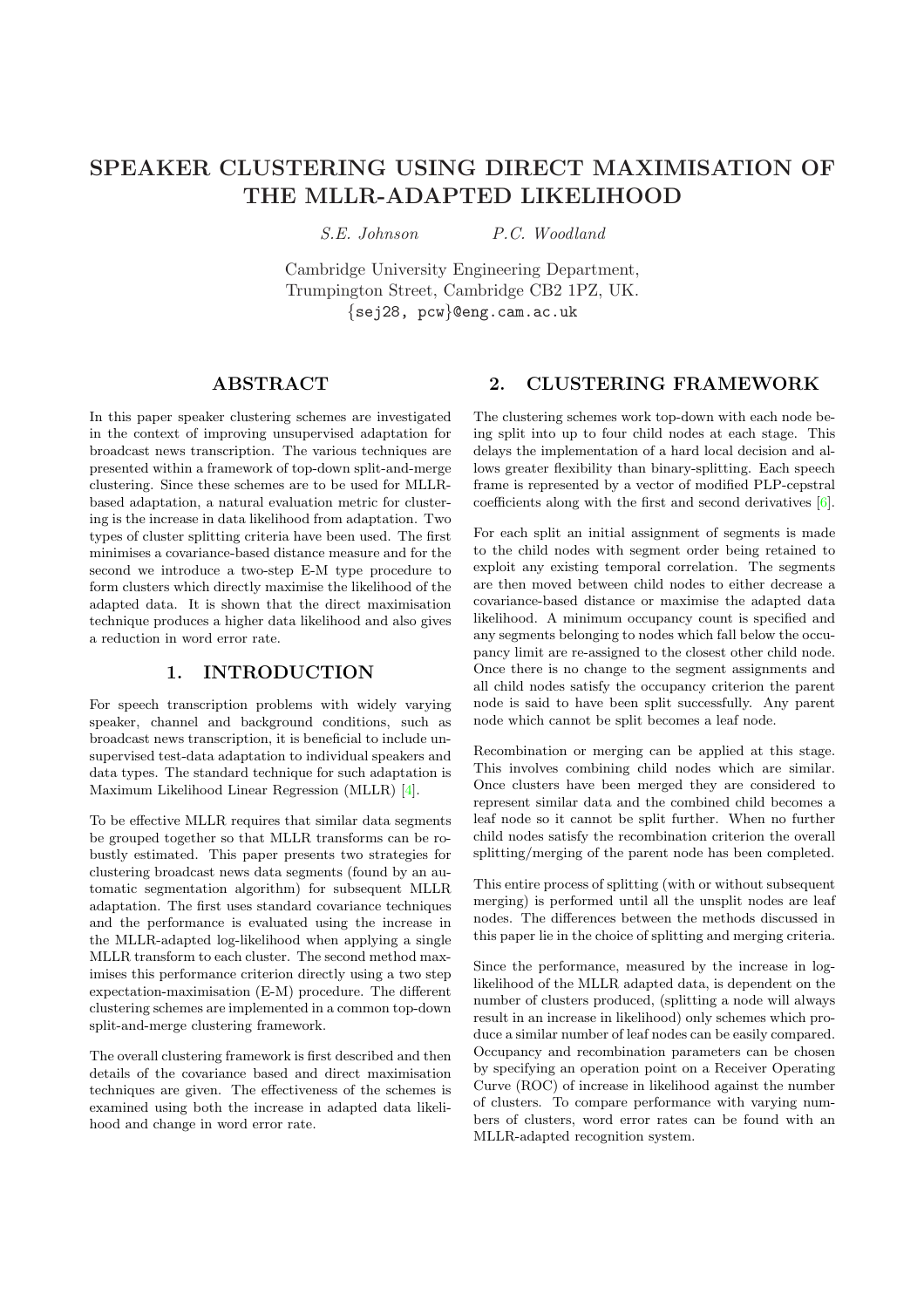### 3. COVARIANCE METHODS

Several clustering systems have been built using the mean vector and/or covariance matrix to represent a segment of data [5, 6]. The system allows a full or diagonal covariance or correlation matrix to model each segment using the following choice of distance metrics:

Arith[metic](#page-3-0) Harmonic Sphericity (AHS) [1]

$$
d(X,Y) = \log[tr(\Sigma_y \Sigma_x^{-1}) * tr(\Sigma_x \Sigma_y^{-1})] - 2\log(D)
$$

Gaussian Divergence

$$
d(X,Y) = 0.5tr(\Sigma_x^{-1}\Sigma_y + \Sigma_y^{-1}\Sigma_x - 2I) + 0.5(\mu_x - \mu_y)^T(\Sigma_x^{-1} + \Sigma_y^{-1})(\mu_x - \mu_y)
$$

where D represents the dimensionality of the data and  $\mu_x$ and  $\Sigma_x$  represent the mean and covariance (or correlation) of the segment X respectively.

Segments which represent only a short period of data (e.g.  $\langle 0.5s \rangle$  may form singular or ill-conditioned covariance matrices. Since the inverse covariance is used in the standard distance calculations, the small segments are stored separately whilst the clustering procedure takes place. Once the leaf nodes have been determined, each small segment is assigned to the node with the closest mean in a Euclidean sense.

## 3.1. Splitting Procedure

Each active node is split into a maximum of four child nodes all satisfying a minimum occupancy criterion. The segments are assigned to four initial child nodes and then reassigned if necessary with the cluster statistics being recalculated, until no segments move or the maximum number of iterations is reached. Algorithmically:

```
foreach (parent) node to be split:
```

```
Initialisation: Assign the segments into 4 child
                  nodes with approximately the same
                  number of segments in each child.
                  Maintain the order of the segments
                  to exploit any temporal correlation.
   Until no movement or max. iterations reached:
       foreach child node:
          Calculate the mean and covariance
          of the node.
       end
       foreach segment:
          Calculate the distance from the segment to
          each child node.
          Assign the segment to "closest" child node.
       end
       while any child node < min. occupancy limit:
          Disperse the segments in that node
          into the other children.
          Reduce the number of children by 1.
       end
   end
end
```
## 3.2. Merging Procedure

Initially the final number of clusters was determined by specifying the minimum occupancy allowed in each cluster and clustering was done until no further split could be made. However, this does not take into account how "similar" the child nodes are and fails to exploit the gains which could be made by keeping a large cluster whose segments all originate from the same speaker or acoustic condition. To overcome this deficiency, a recombination or merging procedure was introduced which allowed similar clusters to be merged at each stage of the overall splitting.

The intra-node cost of a node is defined as the average distance from the centre of the node to its segments. If the parent intra-node cost is sufficiently larger than the sum of the child intra-node costs then the split is allowed to go ahead, and no recombination takes place. If the absolute gain in splitting is not large enough, however, then child nodes containing single segments are dispersed to the closest other child node to compensate for the fact that their intra-node cost is zero. The inter-node costs between the child nodes are subsequently found and a test on the intraand inter-node costs is then used to determine whether the nodes overlap sufficiently to justify recombination (see Fig $ure 1).$ 

This process is repeated until all the children no longer satisfy the recombination criteria. If recombination takes place the resulting node becomes a leaf node, whereas unaffected nodes remain active.



Figure 1: Recombination from Covariance Information

## 4. DIRECT MAXIMISATION METHOD

The increase in log-likelihood of the MLLR-adapted data is a natural way to evaluate the effectiveness of a clustering scheme which is to be used for MLLR-based adaptation. Clearly "optimal" clusters can be produced by maximising the likelihood directly. Furthermore there is some evidence that the MLLR transform matrix captures speaker-specific information from speech segments of over 5 seconds duration [3].

It should be noted that, unlike the previous schemes the MLLR based methods require an (approximate) transcription [of](#page-3-0) the data to be available. However this is also re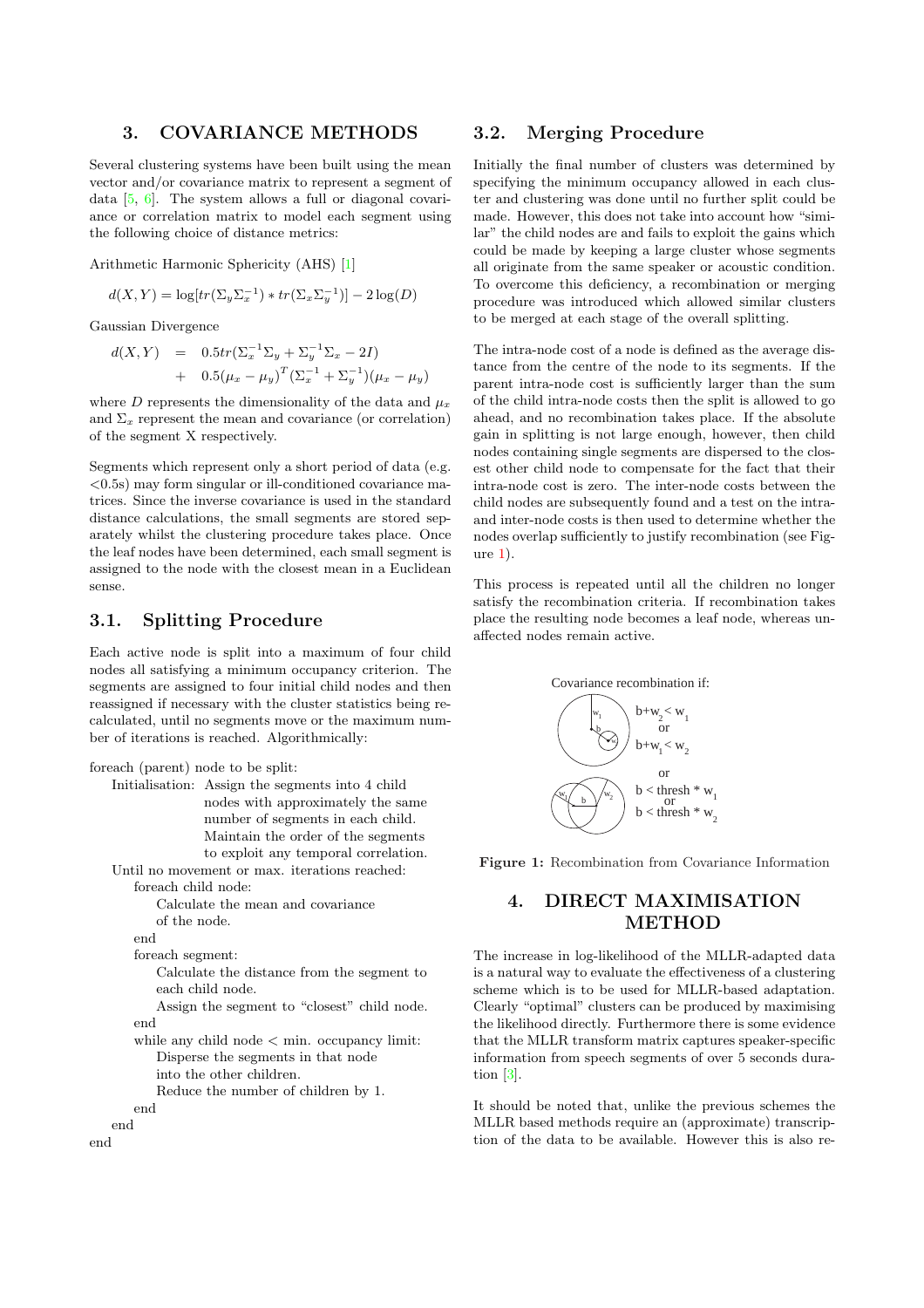quired for subsequent adaptation and can be obtained from an initial decoding pass with an unadapted speech recogniser.

## 4.1. Splitting Procedure

The splitting process for direct maximisation of the MLLRadapted likelihood uses a two-step EM algorithm which maximises the likelihood of the adapted data in the child nodes given the number of child nodes, for each split.

Algorithmically this is represented as:

| for each (parent) node to be split: |                                                   |
|-------------------------------------|---------------------------------------------------|
|                                     | Initialisation: Assign the segments in the parent |
|                                     | node to the child nodes.                          |
|                                     | This can either be time-ordered.                  |
|                                     | or based on covariance methods.                   |
|                                     |                                                   |

- Until converged or max. iterations reached:
	- Step 1: Calculate a single MLLR transform. for each child node. This ensures a monotonic increase in likelihood when the transform is applied. Step 2: Calculate the likelihood of the data in each segment using the
	- transform of each node in turn. Assign each segment to the node that gives it the greatest likelihood. This also guarantees a monotonic increase in likelihood.

end end

## 4.2. Merging Procedure

The merging procedure for MLLR clustering is:

```
Repeat until no recombination or 1 child left:
   foreach child node i:
         Update the statistics for node i.
         Calculate the MLLR transform for node i, A_i.
         Apply the transform A_i to the basic model set \lambdato give \lambda_i.
         foreach segment k:
            Calculate the new likelihood of the segment k
            given the transformed model \lambda_i.
         end
         foreach child node j:
            Sum the weighted likelihoods of the segments
            in j to give the average log likelihood, L(i,j),
            of node j given the transformed model \lambda_i.
        end
   end
   foreach possible merge (i,j):
         calculate XProb(i,j) = L(i,i)+L(j,j)-L(i,j)-L(j,i)end
   find min(XProb) = XProb(i-min, j-min).
   if (\min(XProb) < threshold)
         combine i-min and j-min.
   endif
end
```
A metric similar to cross entropy is calculated to determine when merging should be applied. The measure:

$$
XProb(i,j)=L(i,i)+L(j,j)-L(i,j)-L(j,i)\\
$$

where  $L(i,j)$  is the log likelihood of the data in node j given the models transformed using the data in node i, can also be expressed in terms of the likelihood  $p$ :

$$
\frac{\prod_{x=y} p(x|y)}{\prod_{x\neq y} p(x|y)} = \frac{p(i|i)p(j|j)}{p(i|j)p(j|i)} = \exp(XProb(i,j))
$$

This measure offers a good, robust method of selecting clusters to merge. Data can be combined and a new transform calculated with very little loss of performance if two different transforms produce very similar likelihoods for the data after adaptation. Since often a given number of clusters is required, this method is better than raising a minimum occupancy count to reduce the number of clusters as it takes similarity into account.

### 5. EXPERIMENTS

Experiments on various sets of broadcast news data have been carried out to evaluate the effect on the adapted data likelihood using a single mean-only MLLR transform per cluster. The changes in the word error rate of adapted recognition systems were then found. Before clustering, the data was automatically segmented and labelled by bandwidth and gender using the method described in [2].

## 5.1. Comparing Likelihoods

The 52 narrowband-male, 188 wideband-female and 277 wideband-male segments from the 1996/7 Hub4 bro[ad](#page-3-0)cast news development data were clustered. As a baseline the CMU clustering software distributed by NIST [5] was used. Covariance-based clustering using the Gaussian Divergence and direct MLLR-based clusterering were applied to the segments where the parameters were chosen to produce approximately the same number of clusters as the CMU scheme. The increase in log likelihood of t[he](#page-3-0) data from using the clustered MLLR transforms for the different schemes is given in Table 1, with the number of clusters produced in parenthesis.

| Clustering Method   |           | Telephone Wideband Wideband       |           |
|---------------------|-----------|-----------------------------------|-----------|
|                     | Male      | Female                            | Male      |
| $CMU$ clusterer [5] |           | $\overline{1.774(13)}$ 1.596 (45) | 1.598(53) |
| covariance-based    |           | $1.808(13)$ 1.746 (42)            | 1.596(53) |
| cov. with recomb.   |           | $1.850(13)$ 1.761 (44)            | 1.617(54) |
| direct-maximisation | 1.872(14) | 1.811(47)                         | 1.668(57) |
| d-m with recomb.    |           | 1.890 $(14)$ 1.832 $(46)$         | 1.689(56) |

Table 1: Increase in log likelihood on dev97 data - fixed number of clusters

These results clearly show the advantages of adding recombination to the strategies. The superior performance of the MLLR-based methods over the covariance-based scheme is also illustrated.